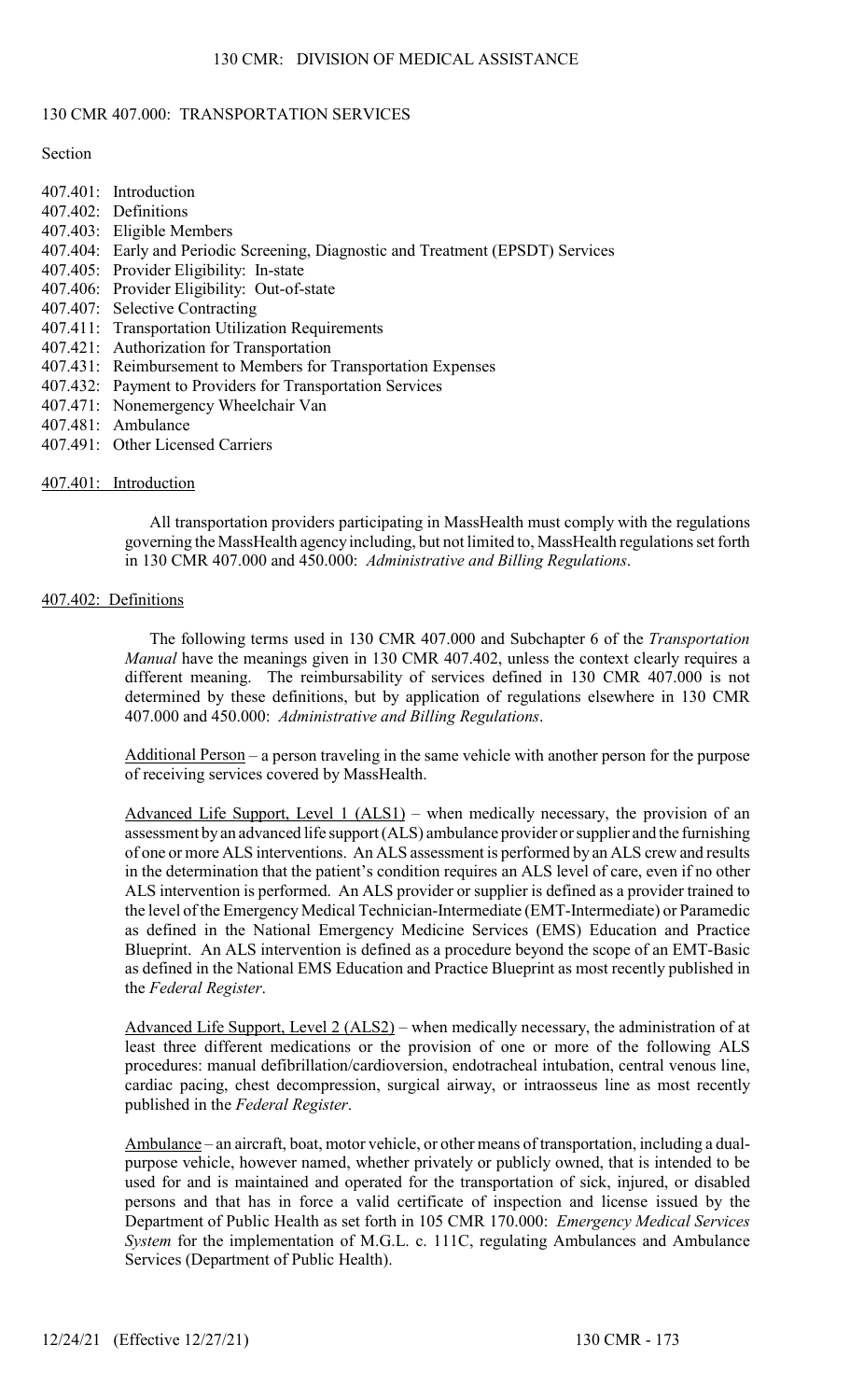#### 407.402: continued

Authorized Provider – an individual authorized to sign medical necessity forms and PT-1 forms requesting transportation for MassHealth members. An authorized provider must:

(1) be a physician (including an intern or resident), physician assistant, psychologist, dentist, nurse midwife, nurse practitioner enrolled in MassHealth; or

(2) be a registered nurse designated and supervised by a physician enrolled in MassHealth.

Basic Life Support (BLS) – when medically necessary, the provision of basic life support (BLS) services as defined in the National EMS Education and Practice Blueprint for the EMT-Basic, including the establishment of a peripheral intravenous (IV) line, as most recently published in the Federal Register.

Broker – an entity that, pursuant to a selective contract with Executive Office of Health and Human Services (EOHHS), procures and manages non-emergency transportation services for MassHealth members in a designated area.

Brokered Transportation – transportation services that are provided pursuant to a selective contract as described in 130 CMR 407.407.

Day Habilitation Program Representative – a health-care professional employed by a day habilitation provider who is authorized to complete and submit PT-1 forms for MassHealth members. A day habilitation program representative must be a registered nurse, a licensed practical nurse, a day habilitation service manager as described in 130 CMR 419.426(B), or a program director as described in 130 CMR 419.424: Staffing: Program Director.

Early Intervention Program Representative – a health-care professional employed by an early intervention program provider who is authorized to complete and submit PT-1 forms for MassHealth members. An early intervention program representative must:

(1) be a registered nurse, an occupational therapist, a physical therapist, a psychologist, a licensed clinical social worker, or a speech and language pathologist; and

(2) satisfy the staff qualifications specific to his or her position as described in 130 CMR 440.411: Staff Qualifications.

Emergency Medical Condition – a medical condition, whether physical or mental, manifesting itself by symptoms of sufficient severity, including severe pain, that the absence of prompt medical attention could reasonably be expected by a prudent layperson who possesses an average knowledge of health and medicine, to result in placing the health of the member or another person in serious jeopardy, serious impairment to body function, or serious dysfunction of any body organ or part or, with respect to a pregnant woman, as further defined in  $\S 1867(e)(1)(B)$ of the Social Security Act, 42 U.S.C. § 1395dd(e)(1)(B).

Emergency Services – medical services that are provided by a provider that is qualified to provide such services, and are needed to evaluate or stabilize an emergency medical condition.

Escort – an escort can be a parent, guardian of a child, a caretaker, a guardian of a mentally incompetent member, or an individual who physically assists a member with ambulating to and from a medical appointment.

Fee-for-service Transportation – transportation services that are not provided pursuant to a selective contract.

Locality – the town or city in which a member resides and the surrounding communities within 25 miles of the town or city in which the member resides.

Managed-care Representative - a clinical employee of a MassHealth managed-care organization (MCO) or other MassHealth managed-care entity who has been designated to handle the transportation requests of enrolled members, including a physician or nurse practitioner; or a registered nurse, licensed practical nurse, or licensed social worker under the supervision of a physician or nurse practitioner. For MassHealth managed-care providers of mental health and substance abuse services, a clinical employee includes, a physician or nurse practitioner; or a registered nurse, licensed practical nurse, or licensed social worker under the supervision of a physician or nurse practitioner, or a licensed clinical psychologist or a licensed, independent clinical social worker.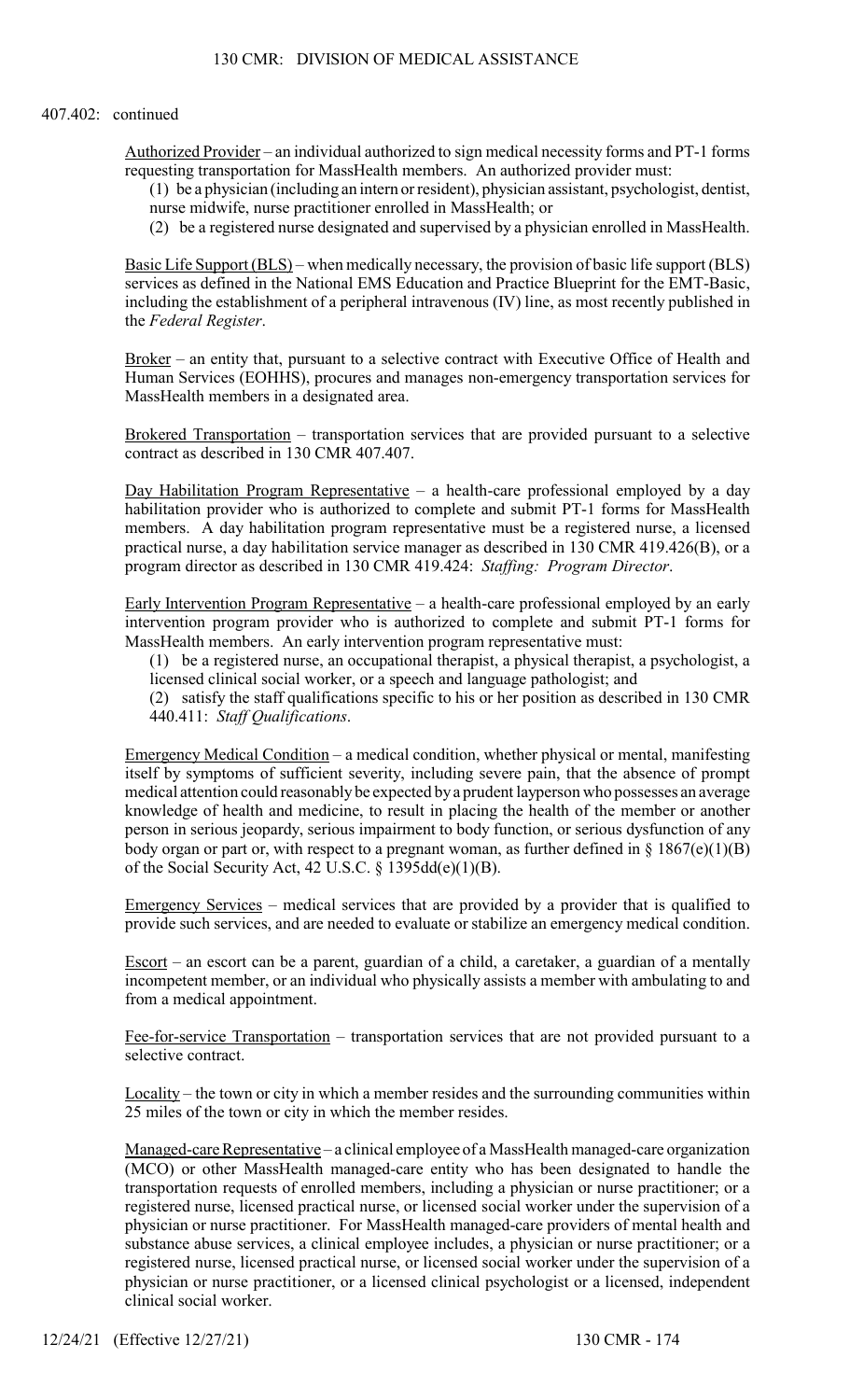### 407.402: continued

Medically Necessary – a service is "medically necessary" if:

(1) it is reasonably calculated to prevent, diagnose, prevent the worsening of, alleviate, correct, or cure conditions in the member that endanger life, cause suffering or pain, cause physical deformity or malfunction, threaten to cause or to aggravate a handicap, or result in an illness or infirmity; and

(2) there is no other medical service or site of service, comparable in effect, available and suitable for the member requesting the service, that is more conservative or less costly to the MassHealth agency. Services that are less costly to the MassHealth agency include, but are not limited to, health care reasonably known by the provider, or identified by the MassHealth agency pursuant to a prior authorization request, to be available to the member through sources described in 130 CMR 450.317(c), 503.007: Potential Sources of Health Care or 517.007: Utilization of Potential Benefits.

Medical Necessity Form (MNF) – a form designated by MassHealth documenting the medical necessity of fee-for-service transportation and its authorization by appropriate personnel.

Other Licensed Carrier – any carrier, including bus, train, plane, or boat, that is licensed by the appropriate licensing board or agency.

Primary Care – the provision of coordinated, comprehensive medical services, on both a firstcontact and a continuous basis, to members enrolled in managed care. Services include an initial medical history intake, medical diagnosis and treatment and the communication of information about illness prevention, health maintenance, and referral services.

Provider Request for Transportation (PT-1) – a form designated by and submitted to MassHealth, used to request brokered transportation for a member. The PT-1 form documents the medical necessity of the transportation requested and its authorization by appropriate personnel.

Public Transportation – mass fixed-route transportation services, including bus service, subway trains, trolleys, and commuter rail service provided to the public in the Commonwealth of Massachusetts pursuant to the authority granted to the Massachusetts Bay Transportation Authority (MBTA) and regional transit authorities established under M.G.L. chs. 161A and 161B. Transportation services provided by MassHealth through selective contracts with regional transit authorities are not included in the definition of public transportation.

Shared Ride – transportation service provided to two or more members traveling in the same vehicle for the purpose of receiving medical services covered by MassHealth.

Specialty Care Transport – a medically necessary ambulance transport, for a critically injured or ill person, to provide a level of interhospital transportation service that exceeds the scope of the ambulance paramedic's clinical expertise as defined in the National EMS Education and Practice Blueprint. Such transportation is necessary when a person's condition requires ongoing care that must be furnished by one or more health professionals in an appropriate specialty area (for example, nursing, emergency medicine, respiratory care, cardiovascular care) or a paramedic with additional training.

Urgent Care – medical services that are not primary care, and are needed to treat a medical condition that is not an emergency medical condition.

Verbal Authorization – authorization of transportation by telephone or other oral means obtained from the MassHealth agency when a Provider Request for Transportation (PT-1) form has been submitted but has not been received by the MassHealth agency, or when urgent care is required.

Waiting Time – the time spent by a vehicle and its driver and attendants in waiting to return a member to the point of trip origin. Waiting time applies only when the member is not in the vehicle.

Wheelchair Van – a motor vehicle that is specifically equipped to carry one or more persons who are mobility-handicapped or using a wheelchair.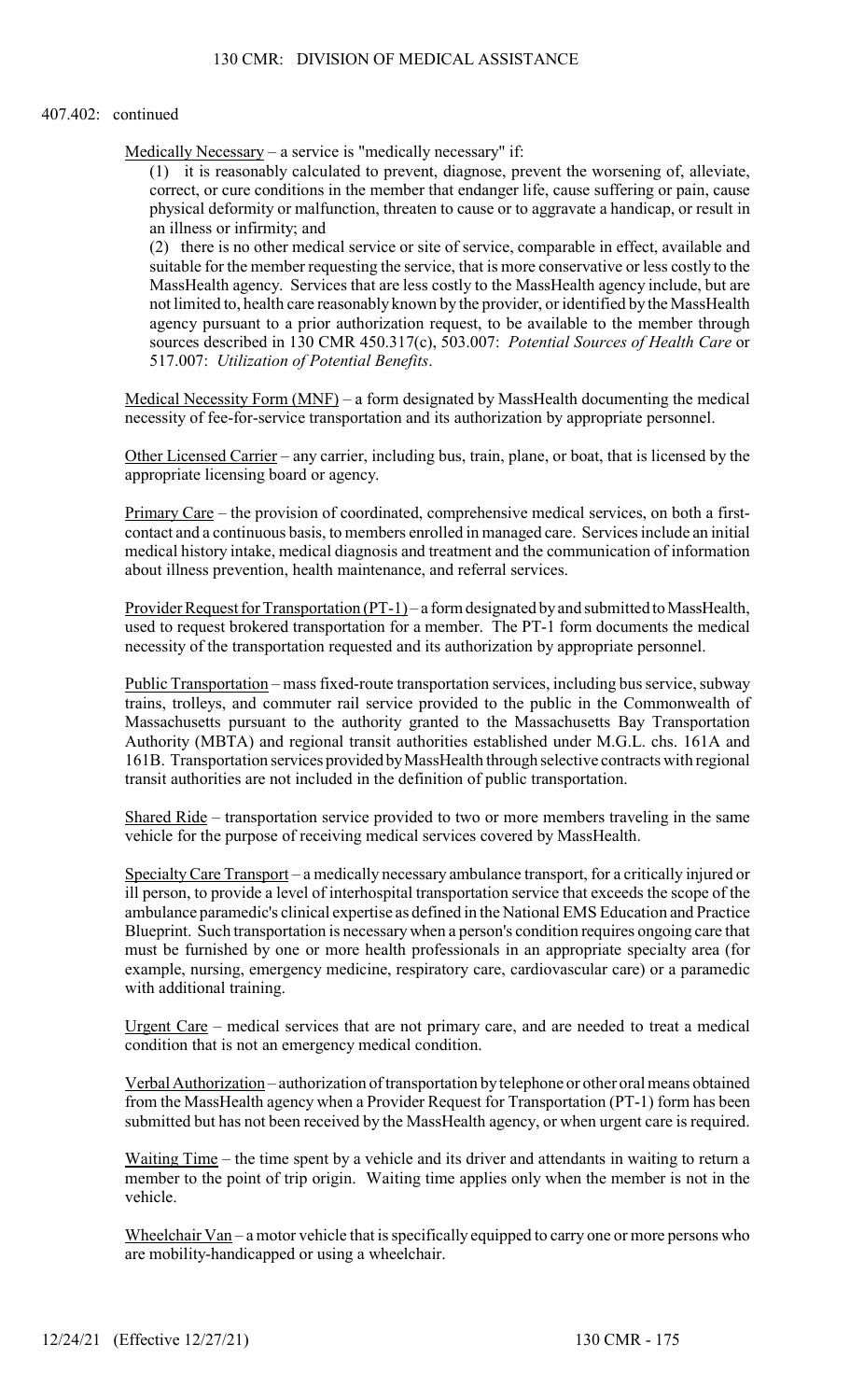### 407.403: Eligible Members

(A)(1) MassHealth Members. The MassHealth agency covers transportation services only when provided to eligible MassHealth members, subject to the restrictions and limitations described in MassHealth regulations. The MassHealth regulations at 130 CMR 450.105: Coverage Types specifically state, for each MassHealth coverage type, which services are covered and which members are eligible to receive those services.

(2) Recipients of the Emergency Aid to the Elderly, Disabled and Children Program. For information on covered services for recipients of the Emergency Aid to the Elderly, Disabled and Children Program, see 130 CMR 450.106: Emergency Aid to the Elderly, Disabled and Children Program.

(B) For information on verifying member eligibility and coverage type, see 130 CMR 450.107: Eligible Members and the MassHealth Card.

### 407.404: Early and Periodic Screening, Diagnostic and Treatment (EPSDT) Services

The MassHealth agency pays for all medically necessary transportation services for EPSDTeligible members in accordance with 130 CMR 450.140: *Early and Periodic Screening*, Diagnostic and Treatment (EPSDT) Services: Introduction, without regard to service limitations described in 130 CMR 407.000, and with prior authorization.

## 407.405: Provider Eligibility: In-state

(A) In order to be eligible to receive payment from MassHealth, a potential provider must complete and submit an application to become an approved MassHealth provider, own, lease, or otherwise control by means of a written agreement, vehicles required for the transportation services it seeks to provide, be a Medicare provider of any Medicare-covered services it seeks to provide, and be assigned a MassHealth provider number by the MassHealth agency.

(B) The provider must ensure that applicants and employees whose positions entail the potential for unsupervised contact with MassHealth members including, but not limited to, drivers and attendants, provide written references and undergo a Criminal Offender Record Information (CORI) check before any contact with a MassHealth member. The provider must ensure that all new employees whose positions entail the potential for unsupervised contact with MassHealth members including, but not limited to, drivers and attendants, undergo a CORI check prior to employment. The provider must ensure that all existing employees whose positions entail the potential for unsupervised contact with MassHealth members including, but not limited to, drivers and attendants, undergo a CORI check annually to recertify their eligibility for their position. The CORI must be in compliance with guidelines that the Executive Office of Health and Human Services may issue. The CORI must remain on file at the transportation provider's place of business.

(C) The provider must ensure that it and its employees and contractors, as applicable, meet each of the requirements listed in 130 CMR 407.405(C)(1) through(4). Providers must demonstrate compliance with the following requirements through an attestation or other method identified by EOHHS, in such form and at such frequency as designated by EOHHS through provider bulletins or other written guidance.

(1) The provider and its employees and contractors (including drivers and attendants) are not excluded from participation in any federal health care program (as defined in section 1128B(f) of the Social Security Act) and is not listed on the exclusion list of the Office of the Inspector General of the Department of Health and Human Services (OIG). The provider must use the OIG's List of Excluded Individuals/Entities to screen all employees and contractors to determine if the OIG has excluded them from participation in federal health care programs, both upon initial hiring or contracting and on an ongoing monthly basis.

(2) Each individual driver has a valid driver's license.

(3) The provider has in place a process to address any violation of a state drug law by its employees and contractors.

(4) The provider has in place a process to disclose to MassHealth the driving history, including any traffic violations, of each individual driver employed or contracted with by such provider.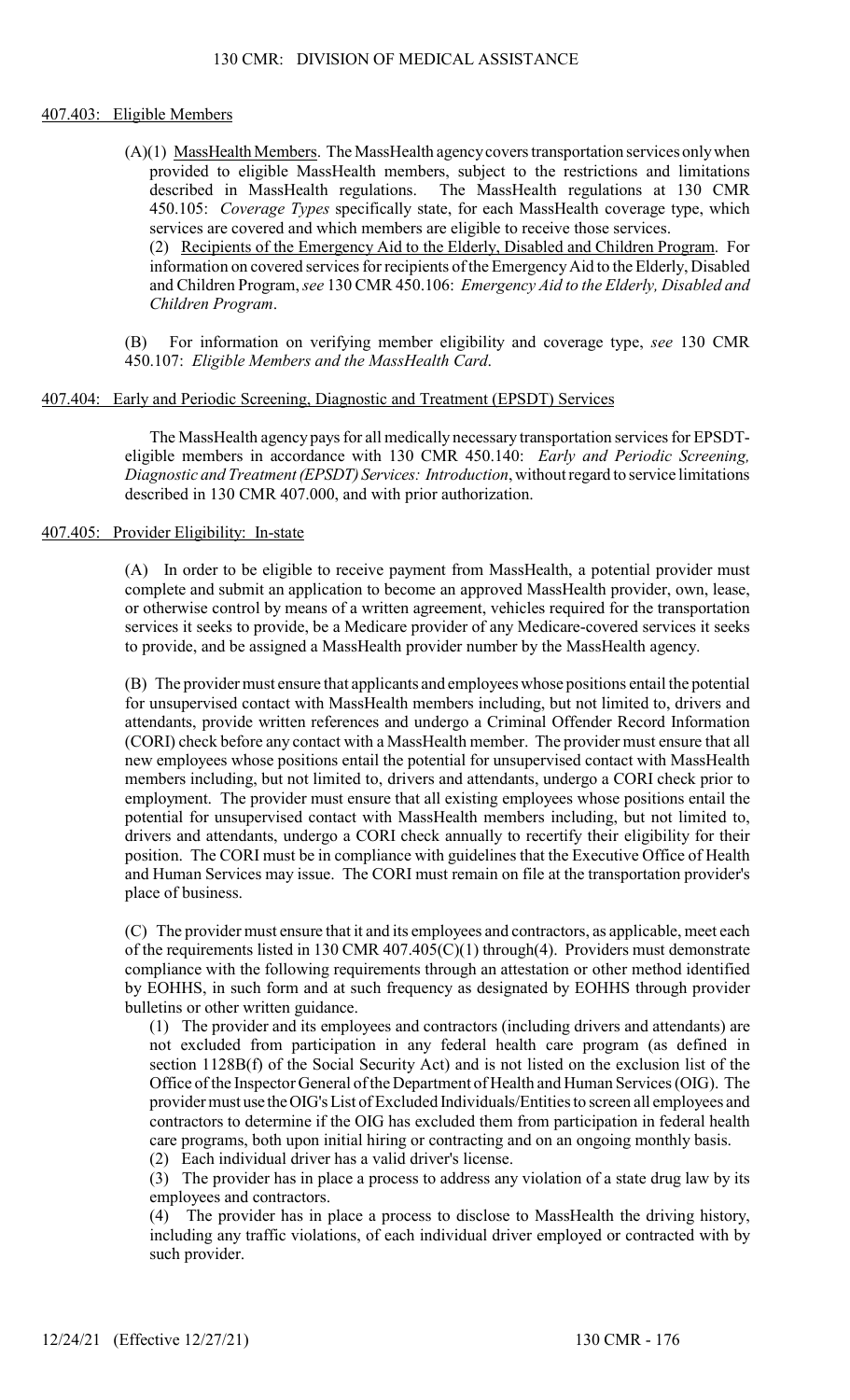### 407.405: continued

(D) Except where the MassHealth agency elects to limit or terminate provider agreements in accordance with 130 CMR 407.407 and 450.108: Selective Contracting in areas of the state or for modes of transportation for which a selective contract with a transportation broker is in effect, the MassHealth agency accepts and approves applications from providers that qualify and meet given regulations or licensure requirements as are adopted by the Massachusetts Department of Public Health, the MassHealth agency, or the Massachusetts Registry of Motor Vehicles for one or more of the following modes of transportation: wheelchair van, ambulance, or other licensed carriers.

### 407.406: Provider Eligibility: Out-of-state

In order to be eligible to receive payment from MassHealth, an out of state transportation provider must complete and submit an application to become an approved MassHealth provider; own, lease, or otherwise control, by means of a written agreement, vehicles required for the transportation services it seeks to provide; be a Medicare provider of any Medicare-covered services it seeks to provide; and be assigned a MassHealth provider number by the MassHealth agency. An out-of-state provider must have a valid license issued by the appropriate regulatory agency within its state to be approved as a MassHealth provider.

## 407.407: Selective Contracting

(A) In some regions, the MassHealth agency may provide some or all transportation services through selective contracts with brokers, such as regional transit authorities or other transportation entities. In areas of the state where a selective contract with a transportation broker is in effect, services are provided in accordance with all applicable MassHealth regulations and the terms of the contract.

(B) The MassHealth agency may terminate, in whole or in part, or otherwise limit existing provider agreements with transportation providers in those regions or for modes of transportation for which selective contracts are in effect. In the event of any such termination, the MassHealth agency notifies the affected providers in writing, at least 30 days before termination. Such termination will not affect payments to providers for services provided before the date of termination.

(C) The MassHealth agency informs eligible members of the availability of transportation services through all applicable member handbooks. Additional information about eligibility and the process for accessing transportation services can be obtained by contacting MassHealth Customer Service. MassHealth may issue provider bulletins to inform providers of services provided on a fee-for-service basis and those provided pursuant to selective contracts.

# 407.411: Transportation Utilization Requirements

(A) Covered Services. The MassHealth agency pays for transportation services that meet the requirements of 130 CMR 407.000 only when such services are covered under the member's MassHealth coverage type and only when members are traveling to obtain medical services covered under the member's coverage type (see 130 CMR 450.105: Coverage Types).

(1) In the case of public transportation, the MassHealth agency determines those medical services that are covered by MassHealth.

(2) In the case of fee-for-service ambulance and wheelchair van transportation, it is the responsibility of the transportation provider to judge which medical services are covered by MassHealth and to advise the member in cases where transportation is requested to a service that, in the provider's judgment, may not be or is not covered by MassHealth. If a member is in doubt as to whether or not a medical service is covered by MassHealth, the member should contact the MassHealth agency.

(3) In the case of brokered transportation, the MassHealth agency determines those services that are covered by MassHealth.

(B) Noncovered Services. The following are examples of transportation services that are not covered by MassHealth:

(1) transportation to child day-care centers and nurseries;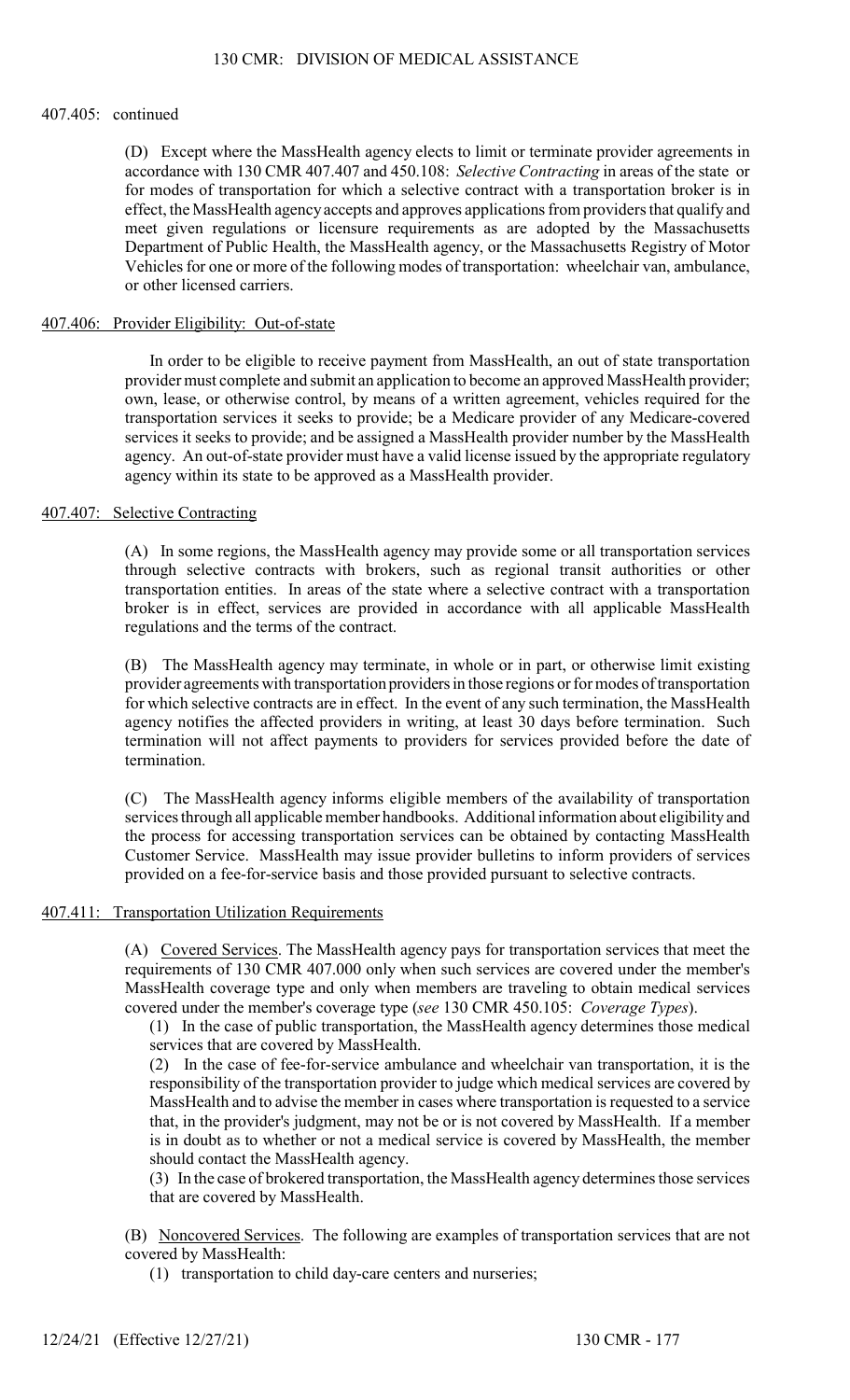### 407.411: continued

(2) transportation of persons who are elderly or disabled to adult day health programs, except when arranged by special contract with the MassHealth Adult Day Health Program; (3) transportation to schools, summer camps, and recreational programs (for example, swimming classes);

(4) transportation of family members to visit a hospitalized or institutionalized member;

(5) transportation to a medical facility or physician's office for the sole purpose of obtaining a medical recommendation for homemaker/chore services;

(6) transportation to government-agency offices;

(7) transportation to visit a child in foster-care placement or in group-care placement;

(8) transportation to a medical service that is within 0.75 miles of the member's home or other MassHealth agency-approved point of origin, when the member is able to ambulate freely with or without an escort;

(9) transportation to pharmacies to obtain medications; and

(10) transportation to obtain computerized axial tomography (CAT) scans at a facility other than one that has been issued a Certificate of Need by the Massachusetts Department of Public Health.

(C) Locality Restrictions. The MassHealth agency pays for an eligible member to be transported to sources of medical care only within the member's locality, unless otherwise authorized by the MassHealth agency. However, when necessary medical services are unavailable in the member's locality, transportation to the nearest medical facility in which treatment is available is covered by MassHealth. Medical transportation originates from the member's home or other appropriate location, such as the office of another provider, and proceeds to the location of the medical appointment.

(D) Institutionalized Members. When specialized equipment required for medical treatment for an institutionalized member is not available at a facility, the member may be transported to the site of such specialized equipment. Medical services that may require specialized equipment include X-ray services, cast removal, fitting for artificial limbs, and radiation therapy.

(E) Nonemergency Community-based Transportation.

(1) Members should use public or personal transportation resources, including family or friends, whenever possible.

(2) Subject to meeting the requirements of 130 CMR 407.000, the MassHealth agency pays transportation brokers or fee-for-service transportation providers to furnish transportation services to eligible MassHealth members only when public transportation is not available as determined in accordance with 130 CMR 407.411(E)(3).

(3) Public transportation is considered available if all of the following criteria are met.

(a) Public transportation is accessible and suitable to the member's medical condition and circumstances as determined by the MassHealth agency.

(b) Public transportation is operated in the member's locality on a regularly scheduled basis. A wait of up to one hour for a regularly scheduled ride and up to two transfers in transit is considered reasonable.

(c) The public transportation stop (i.e., bus or trolley stop, subway, or commuter rail station) is

1. within 0.75 mile from the member's residence or other authorized point of origin; and

2. within 0.75 mile from the destination address.

(4) Public transportation information may be obtained by contacting the local public transit authority in the member's community.

(F) Shared Ride. When two or more members are traveling to the same locality at the same time, they must share transportation when such arrangements are made by the MassHealth agency, transportation provider, transportation broker, or medical provider.

(G) Members Traveling with Escorts. If a member is ambulatory but must be accompanied by an escort whose mobility is limited, the escort's medical condition determines the appropriate mode of transportation.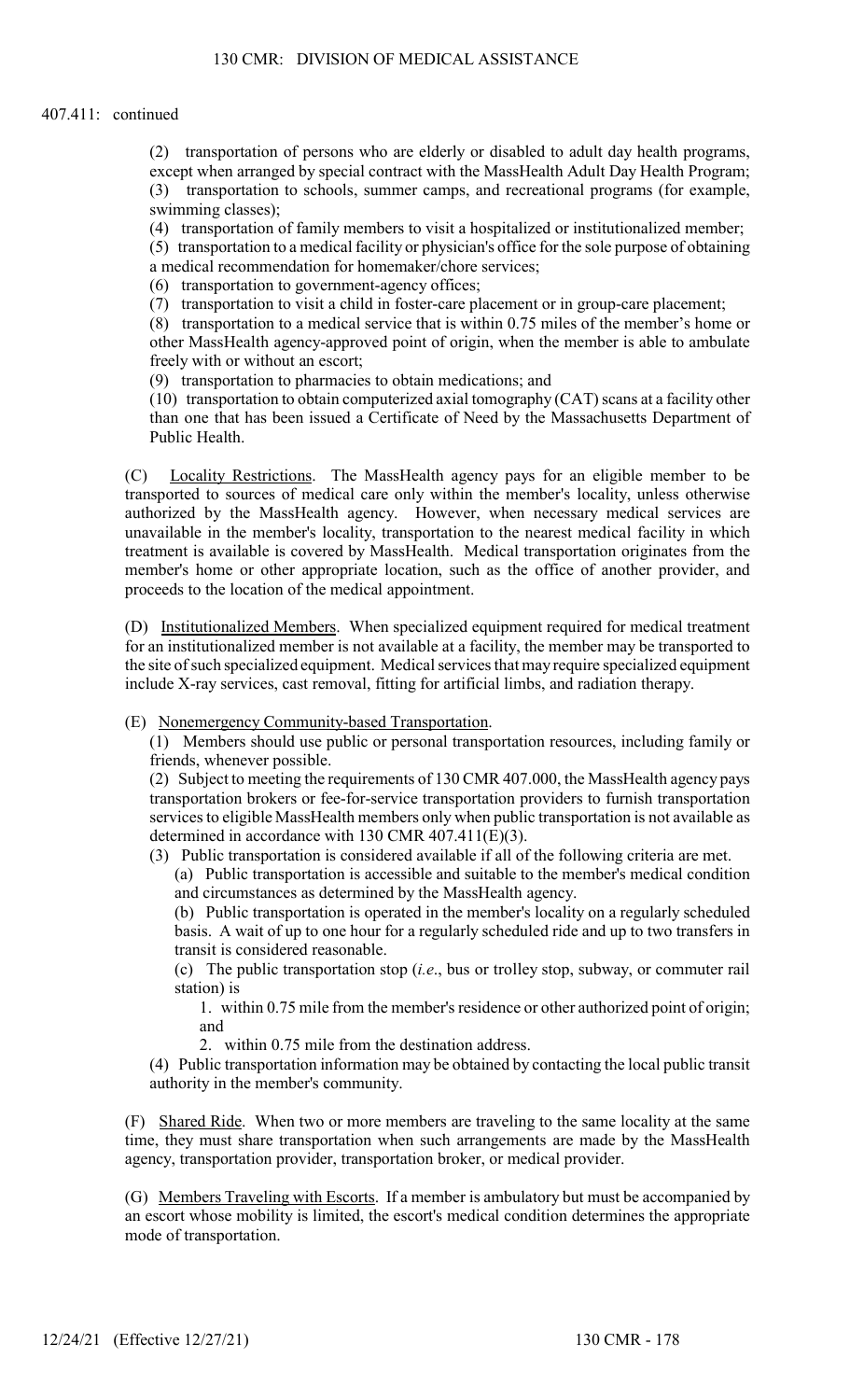#### 407.421: Authorization for Transportation

(A) Types of Authorization.

(1) All forms of transportation, except public transportation, require authorization consisting of one or more of the following:

(a) verbal authorization for transportation following submission of a Provider Request for Transportation (PT-1) as described in 130 CMR  $407.421(A)(1)(b)$  or when urgent care is needed;

(b) a Provider Request for Transportation (PT-1) completed in accordance with 130 CMR 407.421(C) submitted by an authorized provider, a day habilitation program representative, an early intervention program representative, or a managed-care representative, and approved by MassHealth; or

(c) a Medical Necessity Form completed in accordance with 130 CMR 407.421(D) and signed by an authorized provider or a managed-care representative, or, only for members transported for hospitalization under M.G.L. c. 123, § 12, a completed and signed Department of Mental Health Application for and Authorization of Temporary Involuntary Hospitalization.

(2) Specific authorization requirements for each mode of transportation are provided in the sections of regulations for each mode of transportation.

(B) Authorization for Out-of-state Transportation. Transportation to specially approved out-ofstate medical services requires prior authorization from the MassHealth agency. Transportation to these out-of-state medical services must be the least costly mode suitable to the member's condition.

(C) Provider Request for Transportation.<br>(1) The Provider Request for Tran

The Provider Request for Transportation (PT-1) form must be used to request authorization for brokered transportation.

(2) A Provider Request for Transportation (PT-1) form must be completed and submitted by an authorized provider, managed-care representative, day habilitation program representative, or early intervention program representative, and approved by MassHealth. (3) A completed PT-1 must contain:

(a) adequate information to determine the need for the transportation requested and that the member will receive a medically necessary service covered by MassHealth at the trip's destination; and

(b) if recurring transportation is requested, the expected duration of the need for transportation (specific time period not to exceed six months for acute illness; one year for chronic illness; three years for early intervention and five years for day habilitation).

(D) Medical Necessity Form.

(1) The Medical Necessity Form is used to document the medical necessity of fee-for-service transportation services. The member's medical record must support the information given on the Medical Necessity Form. For members transported for hospitalization under M.G.L. c. 123, § 12, a completed and signed Department of Mental Health Application for and Authorization of Temporary Involuntary Hospitalization may be accepted in place of the Medical Necessity Form.

(2) The transportation provider is responsible for ensuring that the Medical Necessity Form is signed by an authorized provider or managed-care representative and completed in accordance with 130 CMR 407.421(D). The completed Medical Necessity Form must be kept by the transportation provider as a record for six years from the date of service.

(3) A completed Medical Necessity Form must contain adequate information to determine the need for the transportation requested and that the member will receive a medically necessary service covered by MassHealth at the trip's destination.

(4) When a member must travel more than once to the same destination in a 30-day period, all trips for the 30-day period may be authorized on one Medical Necessity Form. The anticipated dates of each trip and the anticipated total number of trips must be entered on the form.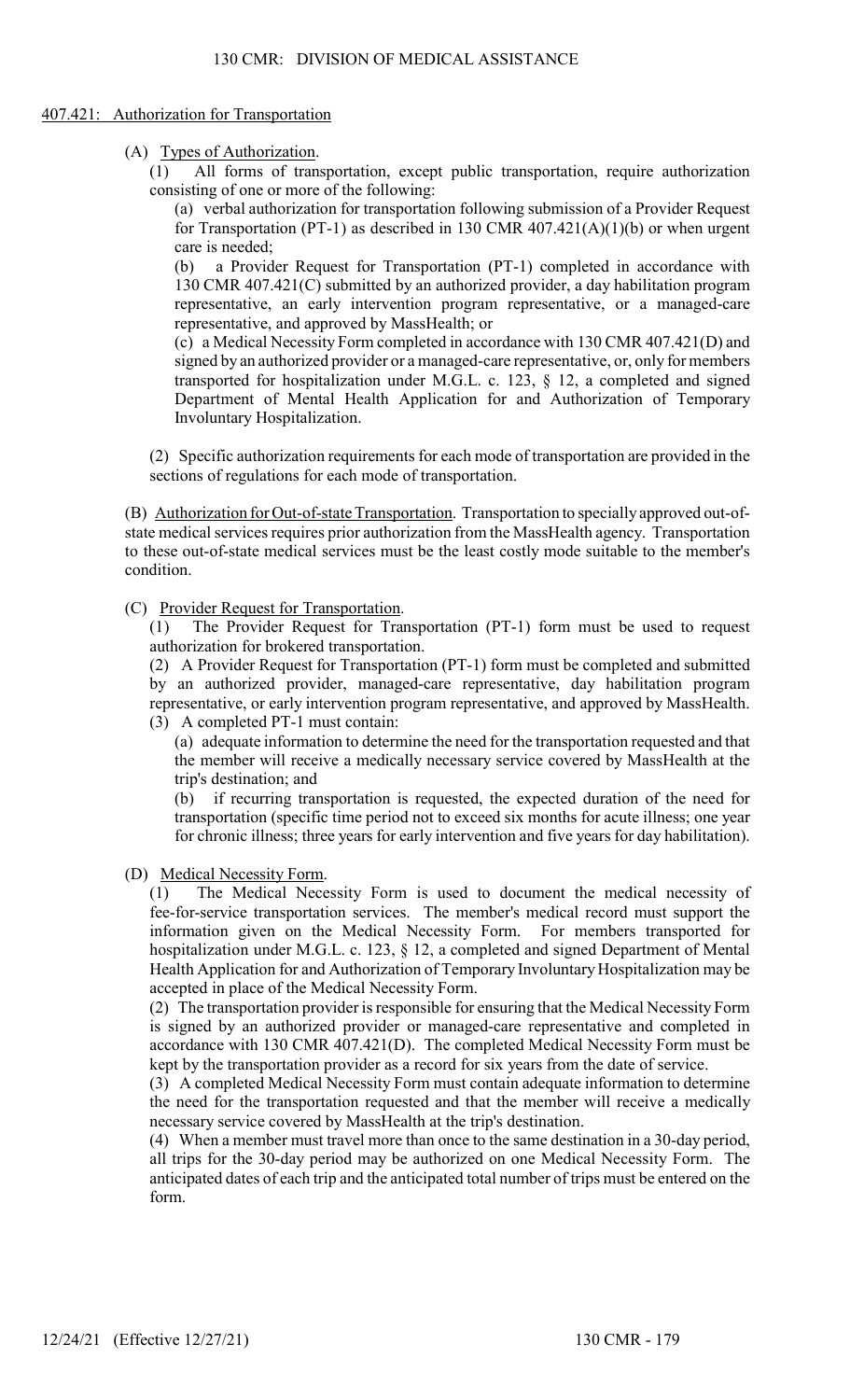## 407.431: Reimbursement to Members for Transportation Expenses

(A) Reimbursable Expenses. Members may obtain direct reimbursement from the MassHealth agency in accordance with 130 CMR 407.431(B) for public transportation expenses that the member incurred when traveling to services covered by MassHealth.

(B) Method and Amount of Reimbursement.

(1) In order to obtain reimbursement for public transportation expenses, a member must obtain documentation from an authorized provider, a day habilitation program representative, an early intervention program representative, a managed-care representative, a registered nurse, a licensed practical nurse, a social worker, a case manager, or another medical professional who provided services for which the member seeks reimbursement of public transportation costs. The documentation must demonstrate that medical services covered by MassHealth were received, identify the date on which medical services were received, and identify the specific address where medical services were received. In cases where urgent care is needed, the documentation must also state the time medical services were received. Transportation receipts are also required when available. The member must submit documentation and receipts to the MassHealth agency and request reimbursement for public transportation expenses.

(2) Transportation costs must total \$5.00 or more in order for the member to request reimbursement. The member must submit a request for reimbursement no later than 90 days after the earliest date on which transportation costs in excess of \$5.00 occurred.

(3) If a member traveled outside his or her locality, the documentation must state the medical services that were needed and that could not be obtained locally. If a member traveled outside his or her locality when necessary medical services were available locally, transportation costs incurred are not reimbursable unless authorized by the MassHealth agency.

(C) Exceptional Circumstances. The MassHealth agency may authorize reimbursement to a member for direct transportation expenses not described in 130 CMR 407.431(A) which the member incurred when traveling to services covered by MassHealth, when the MassHealth agency determines that transportation is not otherwise available through MassHealth-contracted providers or selective broker contracts, and public transportation is not available as determined in accordance with 130 CMR 407.411 $(E)(3)$ . The MassHealth agency may require the member to submit such documentation as it determines necessary to support a request for reimbursement under 130 CMR 407.431(C).

# 407.432: Payment to Providers for Transportation Services

(A) Amount of Payment. Payment for transportation is made directly to providers of services except in the circumstances specified in 130 CMR 407.431 or 407.432(B). Payment for brokered transportation is made in accordance with the terms of the selective contract. In all other cases, payment is made in accordance with 101 CMR 327.00: Rates of Payment for Ambulance and Wheelchair Van Services. When a member and an individual who is not a member or an escort are transported together, the member is considered the "additional person" for billing purposes.

(B) Payment Limitations. The MassHealth agency does not pay a provider of transportation services other than a transportation broker for services other than those identified in 130 CMR  $407.471(A)(2)$ ,  $407.481(A)$  and  $407.491(A)$  when provided to MassHealth members who reside in an area of the state where a selective contract with a transportation broker is in effect, unless the MassHealth agency determines that

(1) the transportation service is not available through the selective contract; or

(2) the transportation service available through the provider is more appropriate for the particular member than the transportation service available through the transportation broker.

# 407.471: Nonemergency Wheelchair Van

(A) Criteria for Use.

(1) Wheelchair van services may be provided only in nonemergencies to the following persons:

(a) MassHealth members who use wheelchairs;

(b) MassHealth members who need to be carried up or down stairs (because they are unable to walk up or down stairs or cannot walk without the assistance of two persons);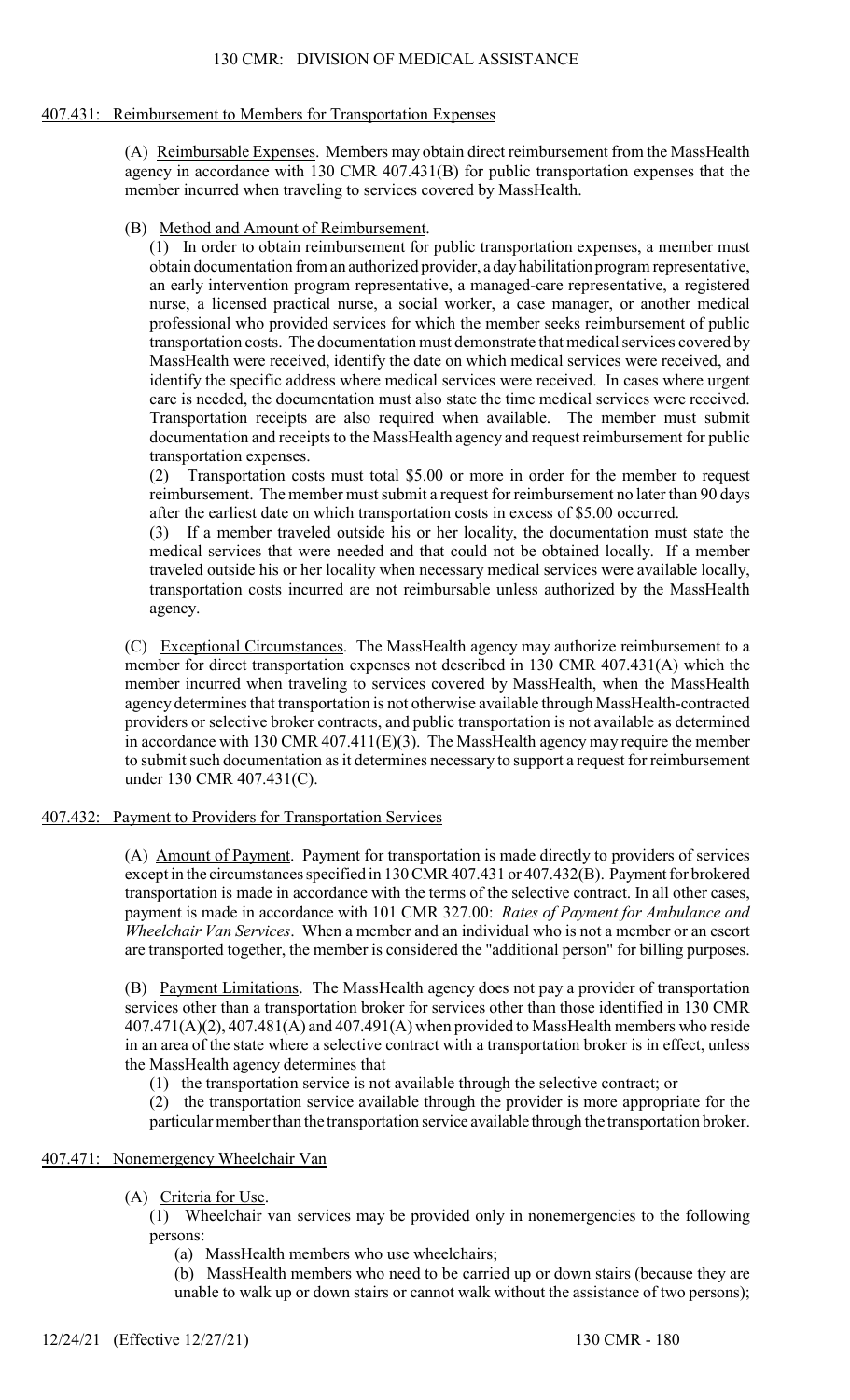## 407.471: continued

(c) MassHealth members whose severe mobility handicaps prevent them from using public transportation or brokered transportation in a sedan; and

(d) MassHealth members who are being transported by a fee-for-service provider, who are being discharged from inpatient psychiatric hospitals to community-based behavioral health programs, and who require supervision during transportation, when PT-1 transportation is unavailable or inappropriate.

(2) Fee-for-service wheelchair van services may be provided only in nonemergencies to: (a) MassHealth members meeting the criteria in 130 CMR 407.471(A)(1)(a) through (c) who also reside in institutional settings;

(b) MassHealth members meeting the criteria in 130 CMR 407.471(A)(1)(a) through (c) who also reside in the community and need mobility assistance from transportation provider personnel to exit their residences or to move from their residences to the vehicle; and

(c) MassHealth members meeting the criteria in 130 CMR  $407.471(A)(1)(d)$ .

(B) Authorization. Fee-for-service wheelchair van transportation requires a Medical Necessity Form completed in accordance with 130 CMR 407.421(D). Brokered wheelchair van services require a Provider Request for Transportation (PT-1) form completed and approved in accordance with 130 CMR 407.421(C).

## (C) Recordkeeping Requirement.

(1) Providers of fee-for-service wheelchair van services must keep records of all services billed to the MassHealth agency. Such records must be maintained in accordance with 130 CMR 450.205: Recordkeeping and Disclosure and must include a log or trip sheet, separate from the claim form, containing the name of the member transported, the date of service, the origin and destination of the trip, and the vehicle identification number. If two or more persons are transported together, the provider must record the names of all passengers on the log or trip sheet.

(2) In areas of the state where a selective contract with a transportation broker is in effect, the recordkeeping requirements in the contract apply for brokered transportation.

### (D) Rates of Payment.

(1) Payment for fee-for-service wheelchair van service is made in accordance with 101 CMR 327.00: Rates of Payment for Ambulance and Wheelchair Services.

(2) The service codes that must be used when billing for wheelchair van services are listed in Subchapter 6 of the Transportation Manual.

(3) Payment for brokered wheelchair van services will be made in accordance with the terms of the applicable selective contract.

### 407.481: Ambulance

(A) Criteria for Use.

(1) Emergency Situations. Ambulance services are always covered in emergency situations. An emergency situation is defined as one in which the member has a critical or unknown illness or injury that apparently demands immediate medical attention at a hospital to prevent permanent injury or loss of life. Emergency cases must be transported to the nearest medical facility equipped for and capable of treating such emergency cases.

(2) Nonemergency Situations. In nonemergency situations, ambulance services are covered when medically necessary as set forth in 130 CMR 407.481(B). The return trip of an emergency transport is considered to be a nonemergency situation.

### (B) Conditions Always Requiring Transportation by Ambulance.

(1) Medical Conditions. A member who has any of the following medical conditions always requires transportation by ambulance:

- (a) continuous dependence on oxygen;
- (b) continuous confinement to bed;

(c) classification as an American Heart Association Class IV patient with a disease of the heart: members with cardiac disease resulting in the inability to perform any physical activity without discomfort. Symptoms of cardiac insufficiency or of the anginal syndrome may be present even at rest. If any physical activity is undertaken, discomfort is increased;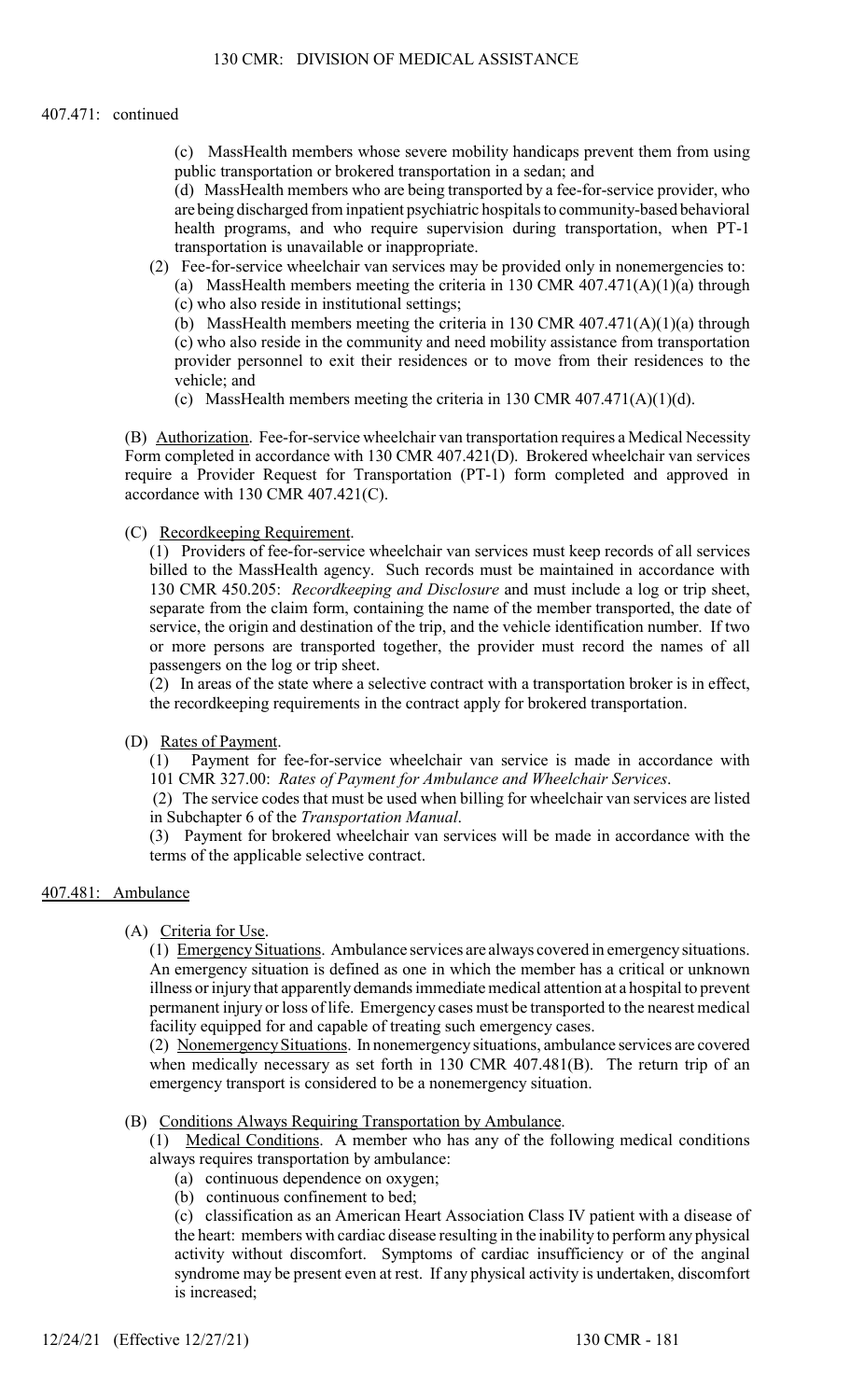### 407.481: continued

- (d) receiving intravenous treatment;
- (e) after cardiac catheterization; or
- (f) having uncontrolled seizure disorders.

(2) Orthopedic Conditions. A member who has either of the following orthopedic conditions always requires transportation by ambulance:

- (a) total body cast; or
- (b) hip spicas or other casts that prevent flexion at the hip.

(3) Pediatric Conditions. A member who is in an isolette (incubator) always requires transportation by ambulance.

(4) Psychiatric Conditions. A member who has either of the following psychiatric conditions always requires transportation by ambulance:

(a) in need of restraints (possibly harmful to himself or herself or others, including persons transported under M.G.L. c. 123, § 12 for temporary hospitalization by reason of mental illness). As defined in M.G.L. c. 123, § 1, "likelihood of serious harm" is: "(1) substantial risk of physical harm to the person himself or herself as manifested by evidence of threats of, or attempts at, suicide or serious bodily harm; (2) a substantial risk of physical harm to other persons as manifested by evidence of homicidal or other violent behavior or evidence that others are placed in reasonable fear of violent behavior and serious physical harm to them; or (3) a very substantial risk of physical impairment or injury to the person himself or herself as manifested by evidence that such person's judgment is so affected that he or she is unable to protect himself or herself in the community and that reasonable provision for his or her protection is not available in the community"; or

(b) heavily sedated.

(5) Neurological Conditions. A member who has any of the following neurological conditions always requires transportation by ambulance:

- (a) continual confinement to bed (because of severe brain damage, for example); or
- (b) comatose.

### (C) Medical Necessity Form Requirement.

(1) Emergency ambulance trips do not require a Medical Necessity Form. However, the nature of the emergency must be supported by medical records at the hospital to which the member was transported.

(2) Nonemergency ambulance transportation requires a Medical Necessity Form completed in accordance with 130 CMR 407.421(D).

(D) Recordkeeping Requirement. Providers of ambulance services must keep records of all services billed to the MassHealth agency. Such records must be maintained in accordance with 130 CMR 450.205: Recordkeeping and Disclosure and must include a log or trip sheet, separate from the claim form, containing the vehicle number, the time of the trip, the driver's name, the name of the member transported, the date of service, the origin and destination of the trip, and the nature of the ambulance service provided. For emergency trips, the nature of the emergency must be recorded in detail, including referring source. If two or more persons are transported together, the provider must record the name of all passengers on the log or trip sheet. For specialty care transport, such records must include the appropriate paramedic level credentials of the ambulance staff, or if originating facility staff is on the vehicle, then such records must include staff names, titles, and signatures.

## (E) Rates of Payment.

(1) Payment for ambulance services is made in accordance with 101 CMR 327.00: Rates of Payment for Ambulance and Wheelchair Van Services.

(2) An ambulance trip may be considered to be a round trip if the waiting time exceeds one hour. Payment for such trips is double the base fee, plus mileage per loaded mile after 20 miles each way.

(3) When two patients are transported in the same vehicle, payment for the MassHealth member is one-half the base fee. In such instances, the mileage fee applies only once.

(4) The MassHealth agency does not pay for additional or supplemental fees for oxygen service, for a nurse or extra attendant, or for waiting time.

(5) The service codes that must be used when billing for ambulance services are listed in Subchapter 6 of the Transportation Manual.